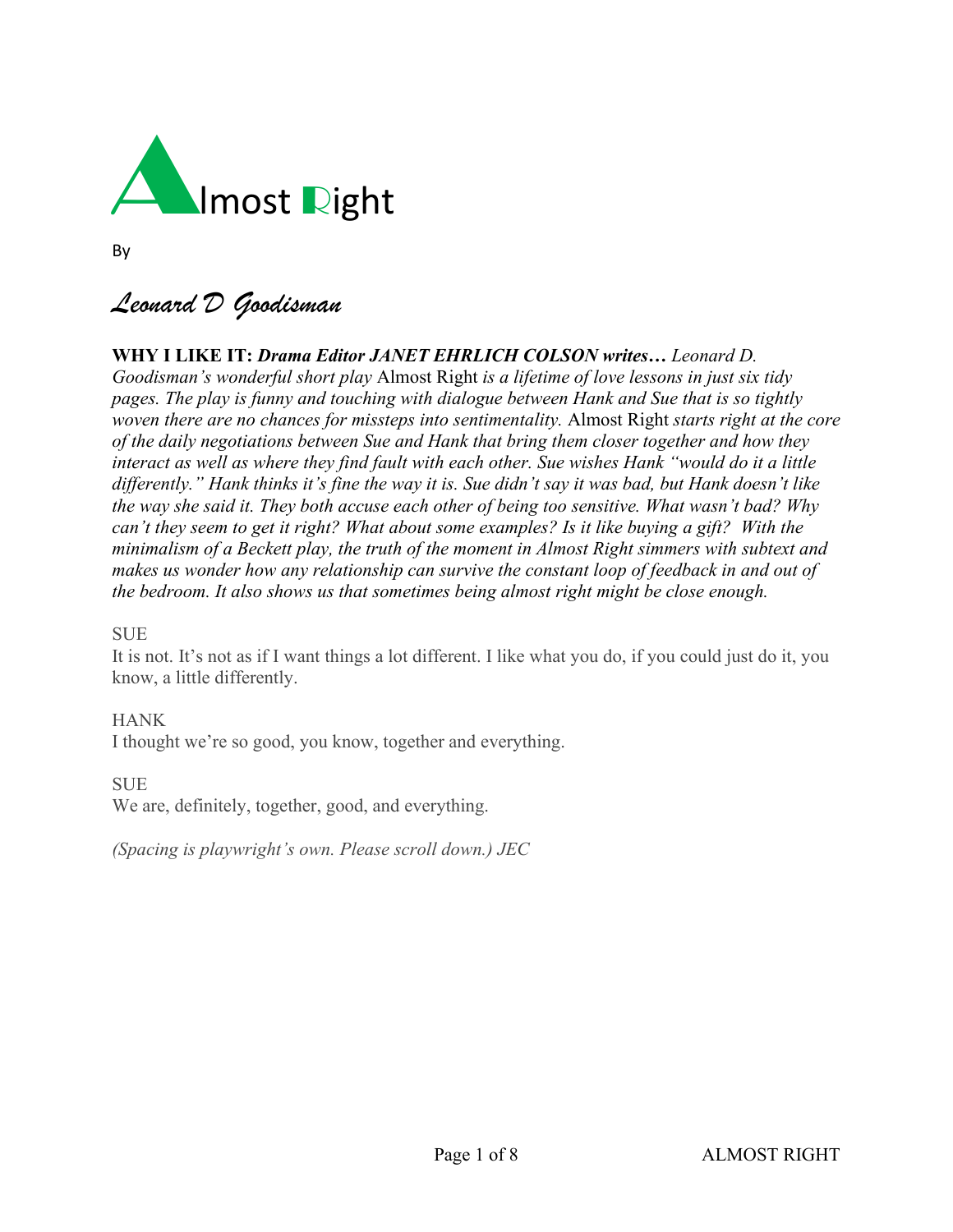#### ALMOST RIGHT Comedy Leonard D Goodisman [leonardgoodisman@gmail.com](mailto:leonardgoodisman@gmail.com)

#### (Hank and Sue come out on stage in their pajamas.)

SUE I like what you do. I really do. I like it just the way you do it. HANK You do? Great. SUE I just wish you would do it a little differently. HANK Really? What? No. That's no good. That's bad. SUE What's bad? It's just saying what there is to say. HANK The way you said it. It's bad. For me. For us. SUE It is not. It's not as if I want things a lot different. I like what you do, if you could just do it, you know, a little differently. HANK I thought we're so good, you know, together and everything. SUE We are, definitely, together, good, and everything. HANK But then you say do it differently. SUE Not very differently, just a little differently. You know. Don't be so sensitive HANK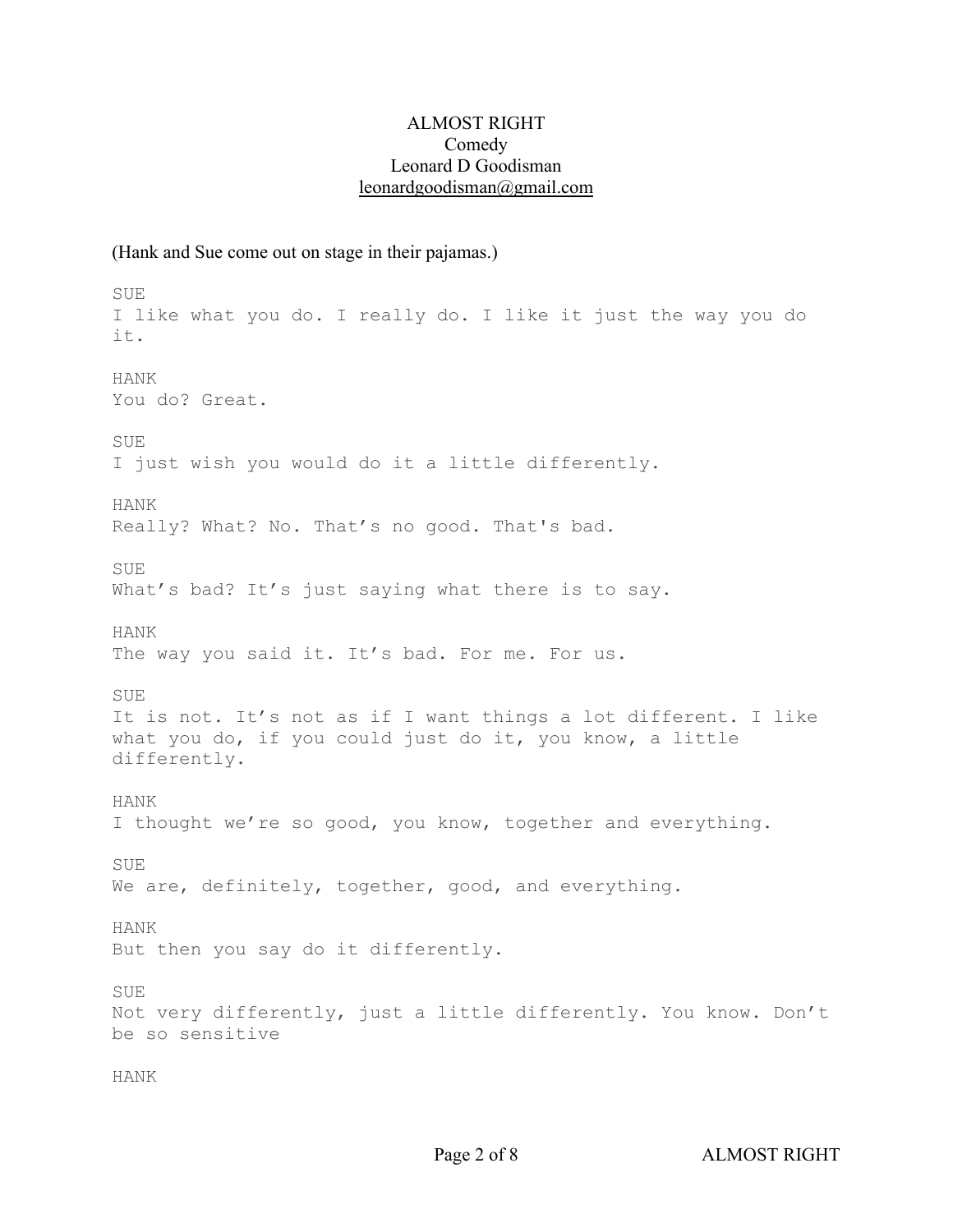Don't call me sensitive, okay? It's bad enough you tell me I'm not doing it right; but now, on top of that, you say I'm sensitive. SUE Not so sensitive, just a little sensitive. HANK If I were going to be sensitive, I would think, I would want to be, you know, very sensitive, sensitive all the way. SUE What's wrong with being sensitive? Look, put your hand here. HANK There? SUE Not there, here. A little over. HANK Over this way. SUE Well, no, okay yes, but not quite that way. HANK Oh, now I'm not putting my hand in the right place, but not quite in the right place, not quite in the right way. **SUE** You're putting your hand in the right place but I was thinking you could put it, you know, like a little bit over, just a little bit differently. HANK Over here. SUE More, over there. HANK Over there. SUE Never mind.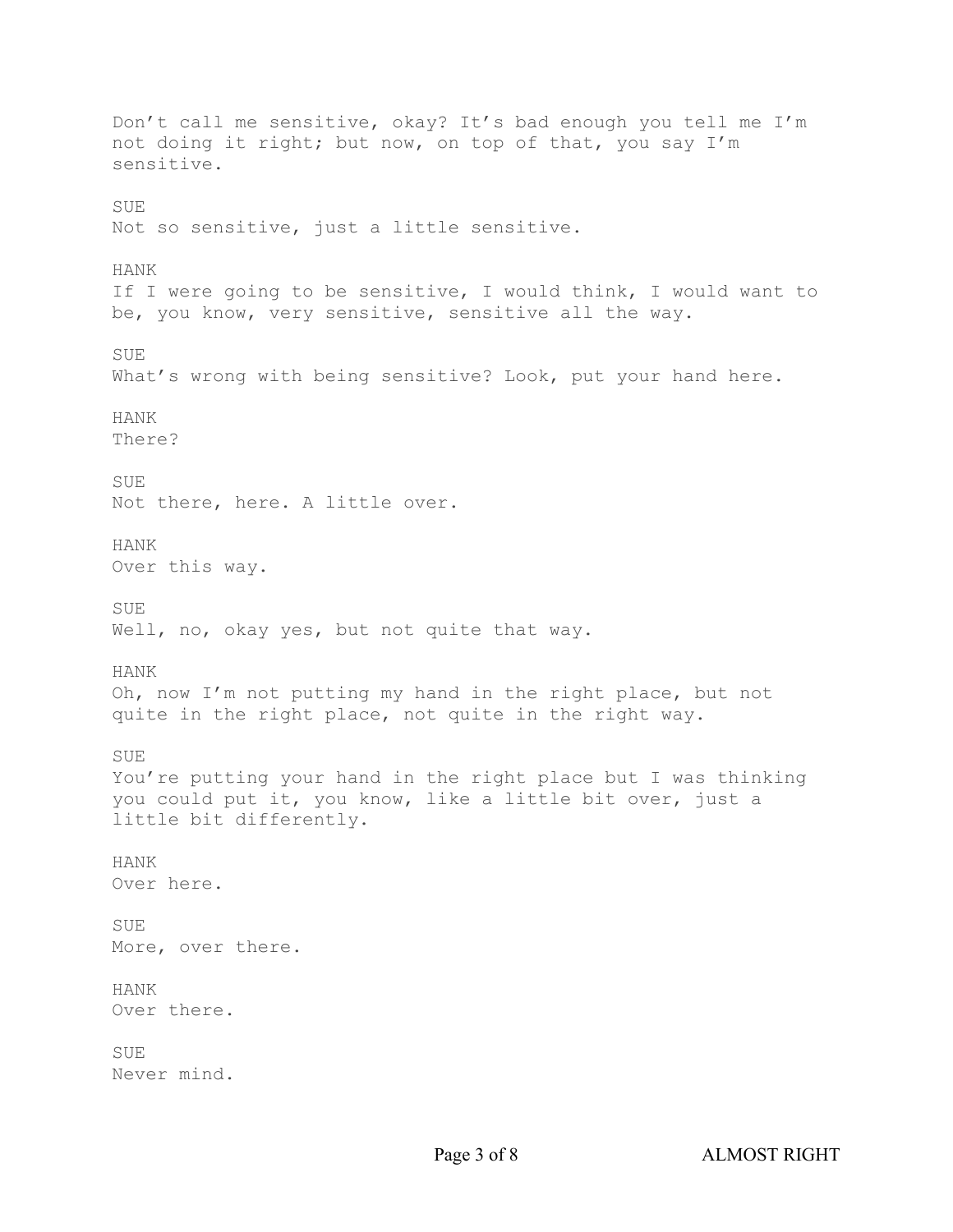HANK Never mind? The next thing you'll be telling me never mind about is our whole history, our whole relationship, you and me and both of us. How could you never mind me? **SUE** No, I would never say never mind to both of us together, at the same time. HANK But to you and me separately? That would be okay? I would think when you have two people, especially if you think of them as a he and a she, or a she and a he, or a couple of some sort, then, if you throw away he or you throw away she, especially if you throw away both of them, even if it's one at a time, then, wow, then that's it! SUE That's what? You know it's okay the way you expressed it. HANK Expressed what? SUE Expressed what's going on between us. It's okay, but I would probably prefer, I think I would like it even better, if you said it, what's going on between us, just a little bit differently. HANK Like how, for example, for a little example. SUE Oh, an example. Now we're into examples. HANK We're not into examples, one example. SUE Of what? HANK I don't know. You brought up examples. SUE I did not. You did.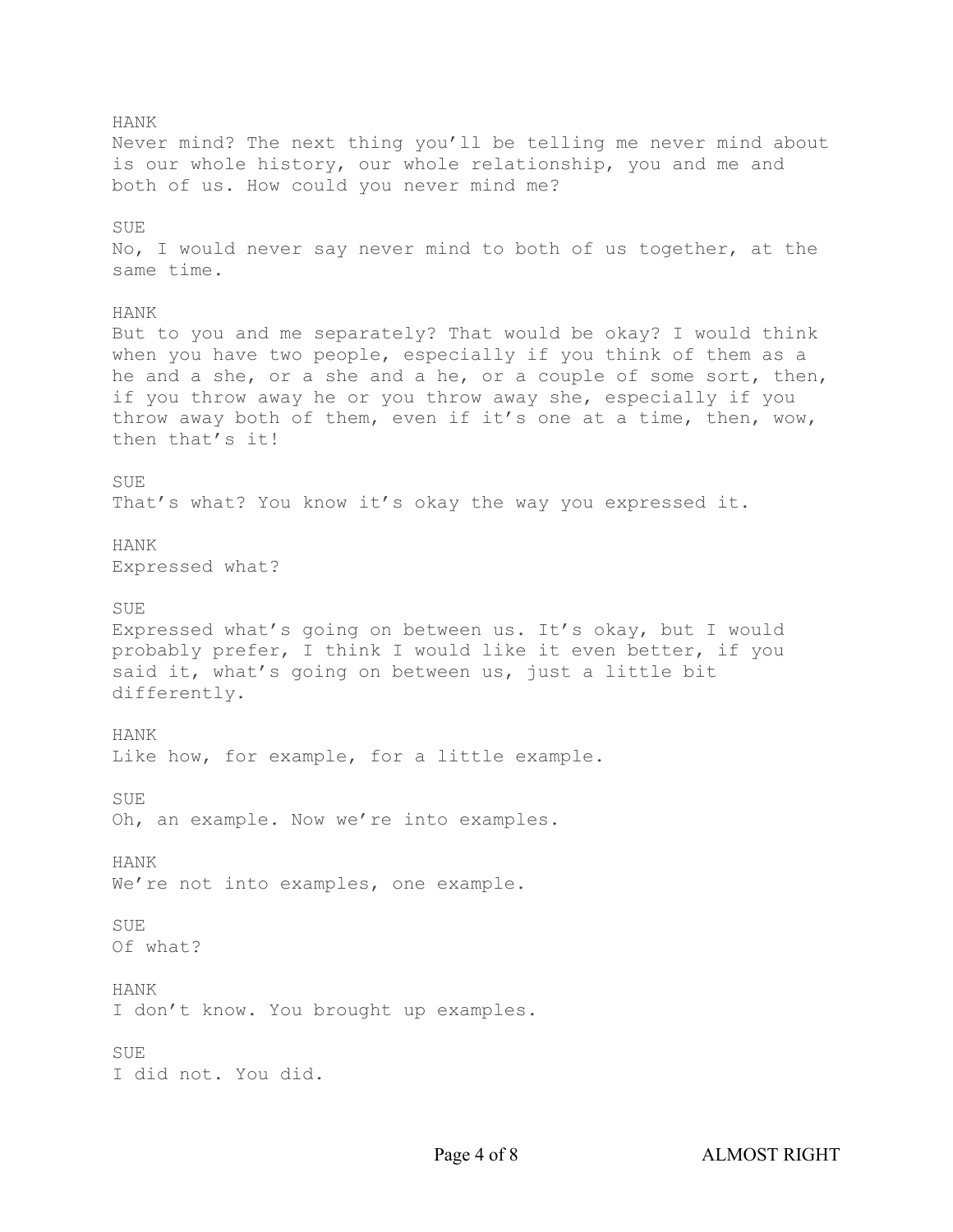HANK But you implied examples when you wanted something a little different. "Like what?" I had to say. You forced me. SUE To do what? HANK To ask for an example. SUE See? HANK See what? SUE You brought up examples. HANK Well, that in itself is an example, isn't it? Even if you don't call it that. It's still an example, of … SUE Of what? HANK Of bringing up things without really bringing them up and then setting me up to try to figure out what we're talking about and I'm getting it sort of right but a little bit off. It's like buying gifts. SUE It's true. You know. The gifts you give me are wonderful perfect, like that watch and that shawl. HANK What watch? What shawl? SUE See you don't even remember but I can tell you. Those gifts were perfect, functional, beautiful, elegant, personal, perfect. But you know the watch doesn't keep perfect time, not perfect time and the shawl, the color, it's not exactly me, in the color I mean.

HANK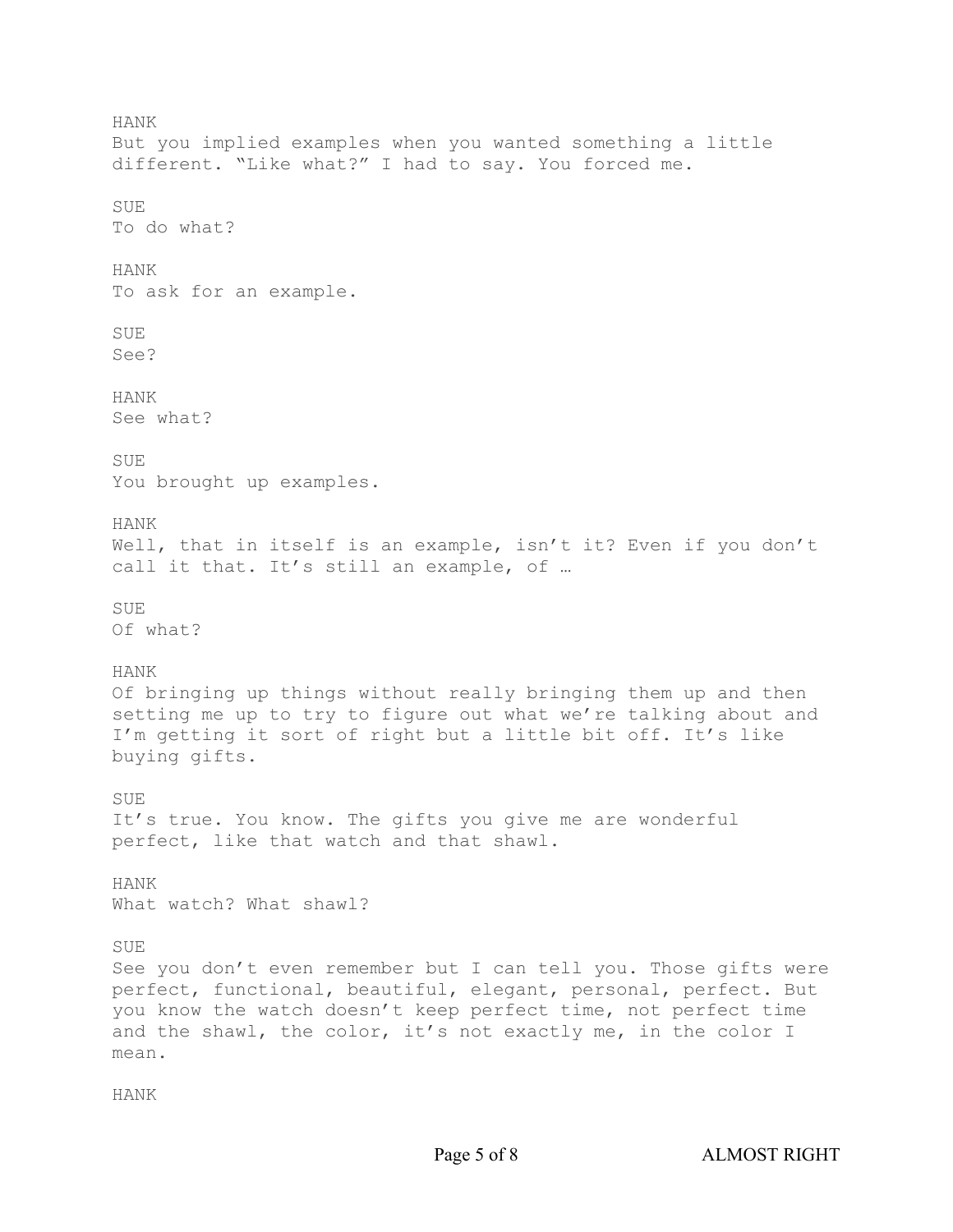Howe can beautiful gifts I spent hours and hours finding not be perfect? Are you crazy? SUE Are you crazy? Everybody knows gifts are always, well, a little bit off. I have one of those. I don't want to go back and get a bigger size. That's last month's fashion. How can you bring up buying gifts when people are having a problem with… HANK With what? With their sexuality? SUE Is that what we're having a problem with? We are not. How can you say that to me? HANK No, of course not. I would never say that to you. I mean how could we be having that sort of problem? **SUE** That's right. How could we? Everything is perfect in that department. I only want some things to be a tad different. HANK That's a department? With tads? SUE I don't know. What's a tad? HANK Okay. forget that. I just want everything to be perfect so I need to know. What things need to be a little different? SUE I told you more than once what things might be, not need to be but might be, you know, a little other. And I'm a little bit shy, you know. I don't think I can tell you again. HANK I'll work on them, those things, if I know what they are. But I didn't get it when you said, sort of said it. I didn't understand. I still don't. SUE I didn't sort of say it. I said it.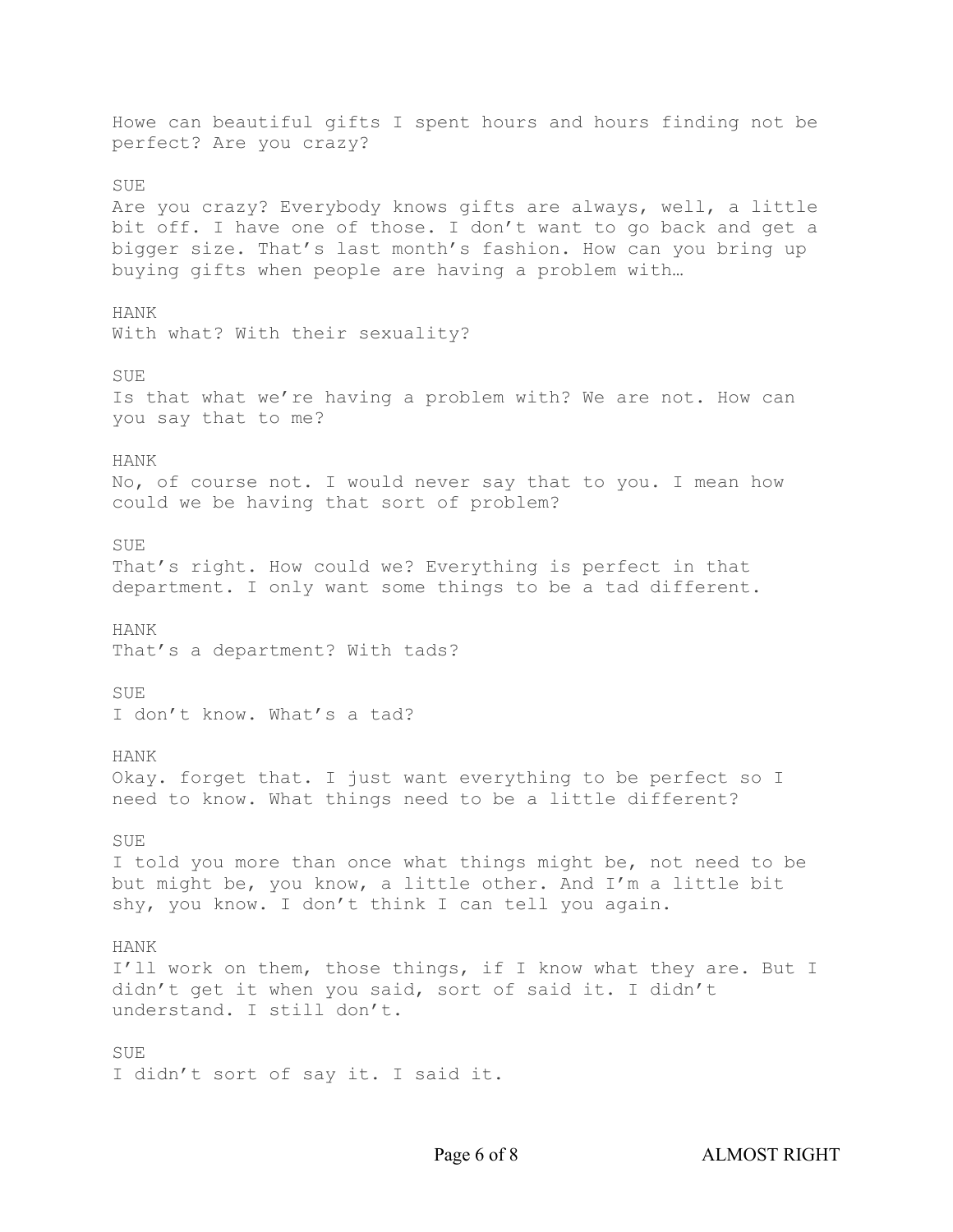HANK Okay, sorry, but I guess I didn't understand. SUE No, of this I'm sure. You understood! And you do understand! You may not want to hear it or admit it or live it or have anything be any other way than the way it is. A person can be rigid and stuck in their ways, but you got it! I know that because I gave it to you! HANK It's not like a disease, like you gave it to me. Maybe it is. Please let me hold you. Hold me. I want it to be right. SUE (They move into each other's arms, maybe crying a little.) It feels, you know very good like this, very good. I may be crying, maybe inside, outside, I don't know, but this, this is, we are, you know, perfect. HANK I know. We are, lucky to have each other, to have found each other, in this perfect way. SUE I love you. But could you, you know, move your hand down a little bit, just a little bit. HANK What? Like this? SUE No, the other hand.

#### END

**THE PLAYWRIGHT SPEAKS:** *I love the psychological interplay in moments when we almost* have it but something about us is critical, even mean, and can't let it just be good. Such a *dramatic exploration is a breather for me from the larger societal themes, such as greed; but, I wonder whether they are entirely different or whether we sometimes exhibit an angry perspective that wants to deny others, even those close to us, simple love and acceptance. Ultimately, we* know that's what we have to come back to; no one is the perfect you to fit the perfect, if *imagined, me. Stylistically, I like to capture the conflict in the middle of these moments, when we're critical, showing our demanding side, even if it's a bit ugly. It's usually funny.*